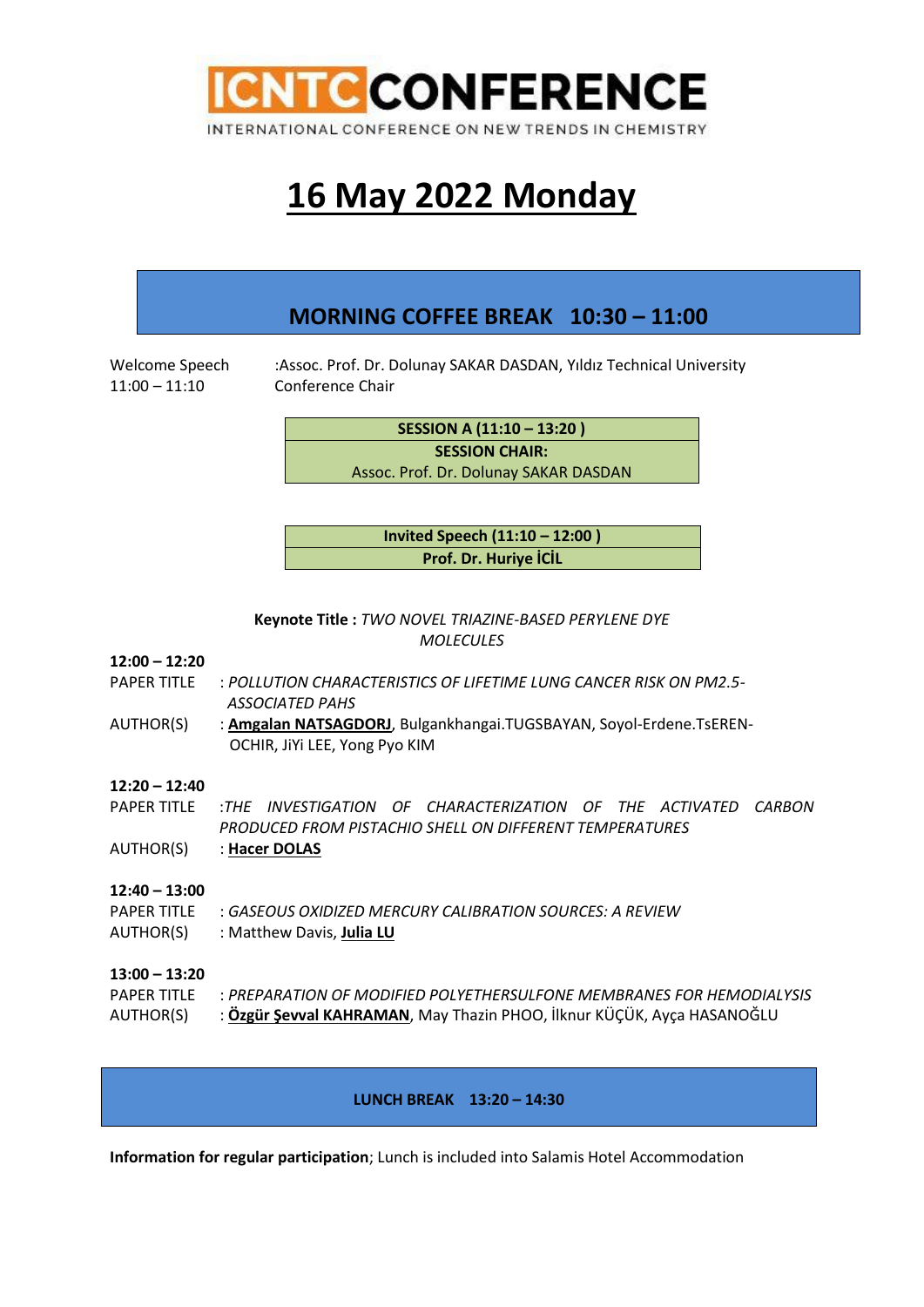

| SESSION B (14:30 - 16:20) |  |
|---------------------------|--|
| <b>SESSION CHAIR:</b>     |  |
| Prof. Dr. Huriye İCİL     |  |
|                           |  |

| E - Keynote Speaker (14:30 - 15:20) |  |
|-------------------------------------|--|
| Dr. Hatem AMIN                      |  |

**Keynote Title:** *Biosynthesis of stabilized silver nanoparticles and their application as sensing probes and as antibacterial and antioxidant agents*

#### **15:20 – 15:40**

| <b>PAPER TITLE</b> | : SYNTHESIS OF ZINC OXIDE NANOPARTICLES USING FICUS THONNINGII AQUEOUS<br>EXTRACT AND EVALUATION OF ITS ANTIOXIDANT AND ANTIMICROBIAL ACTIVITIES |
|--------------------|--------------------------------------------------------------------------------------------------------------------------------------------------|
| AUTHOR(S)          | : Huzaifa UMAR, Doga Kavaz, Amina Lawan Abubakar, Maryam Rabiu Aliyu,<br>Nahit Rizaner                                                           |
| $15:40 - 16:00$    |                                                                                                                                                  |
| <b>PAPER TITLE</b> | : SYNTHESIS AND CHARACTERIZATION OF POLY(ISOBUTYLENE-ALT-MALEIC                                                                                  |
|                    | ANHYDRIDE)-PREGABALIN COPOLYMER-DRUG DELIVERY SYSTEM in CATALYST                                                                                 |
| AUTHOR(S)          | : Rabia Nur Can, Dolunay ŞAKAR DASDAN                                                                                                            |
| $16:00 - 16:20$    |                                                                                                                                                  |
| <b>PAPFR TITLF</b> | : DEVELOPMENT OF A CARBON TUNGSTATE COMPOSITE FROM OLIVE MILL                                                                                    |
|                    | WASTEWATER FOR ADSORPTION AND SEPARATION OF CONTAMINANTS in AQUEOUS<br><b>ENVIRONMENTS</b>                                                       |
| AUTHOR(S)          | : Issam MECHNOU, Imane Mourtah, Laurent Lebrun, Miloudi Hlaibi                                                                                   |

**COFFEE BREAK 16:20 – 16:40**

### **Gala Dinner at Kybele Restaurant / Bellapais**

### **Salamis Hotel Departure: 18:30**

**Gala Dinner invitation is valid only for Full Registration Package holders. For Extra Gala Dinner Ticket please contact conference registration desk.**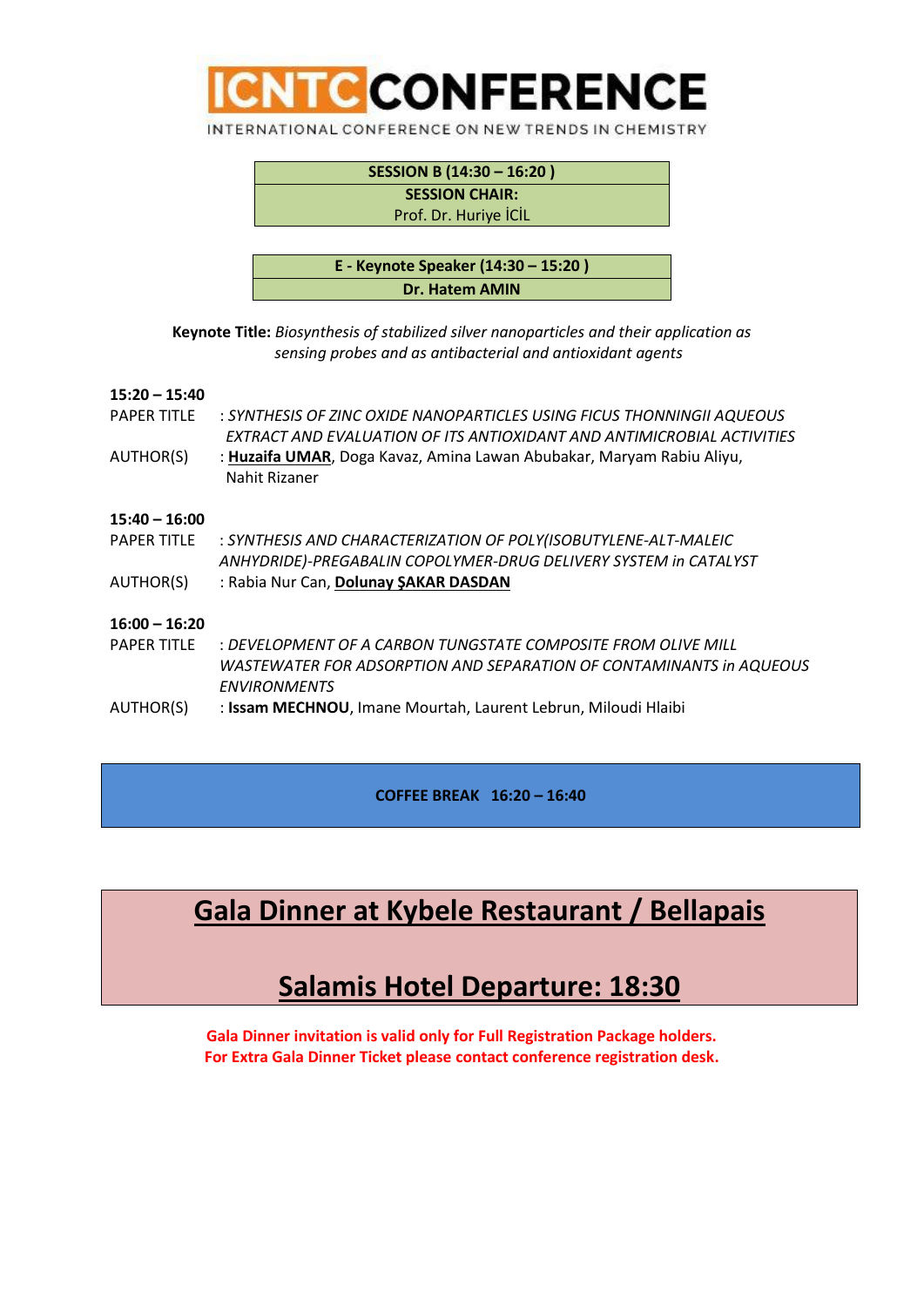

## **17 May 2022 Tuesday**

**SESSION C ( 10:00 – 11:40 )**

**SESSION CHAIR:** 

Prof.Dr. Julia LU

**Invited Speaker (10:00 – 10:40 ) Assoc.Prof.Dr. Akeem Adeyemi OLADIPO**

**Keynote Title :** *BIO-BASED DYES AND BIOWASTES FOR SOLAR ENERGY HARVESTING AND STORAGE SYSTEMS*

#### **10:40 – 11:00**

- PAPER TITLE : *HEMOCOMPATIBILITY STUDIES OF LAYER-BY-LAYER POLYELECTROLYTE COMPLEXES FOR BIOBASED POLYMERS*
- AUTHOR(S) **: Mthabisi Talent George MOYO**, Oğuz Han EDEBAL, Ece BAYIR, Aylin ŞENDEMIR, Terin ADALI

#### **11:00 – 11:20**

- PAPER TITLE : *SYNTHESIS OF POLYFUNCTIONALIZED STEROIDAL HETEROCYCLIC DERIVATIVES AS POTENTIAL ANTIMICROBIAL DRUG*
- AUTHOR(S) : Ahmad Q Daraosheh; **Khaled Q SHAWAKFEH**

#### **11:20 – 11:40**

- PAPER TITLE : *COMPUTATIONAL EXAMINATION OF DEGRADATION REACTIONS OF BUPROFEZIN*
- AUTHOR(S) : **Simal KURUMOGLU**, Yelda YALCIN GURKAN

#### **COFFEE BREAK 11:40 – 12:00**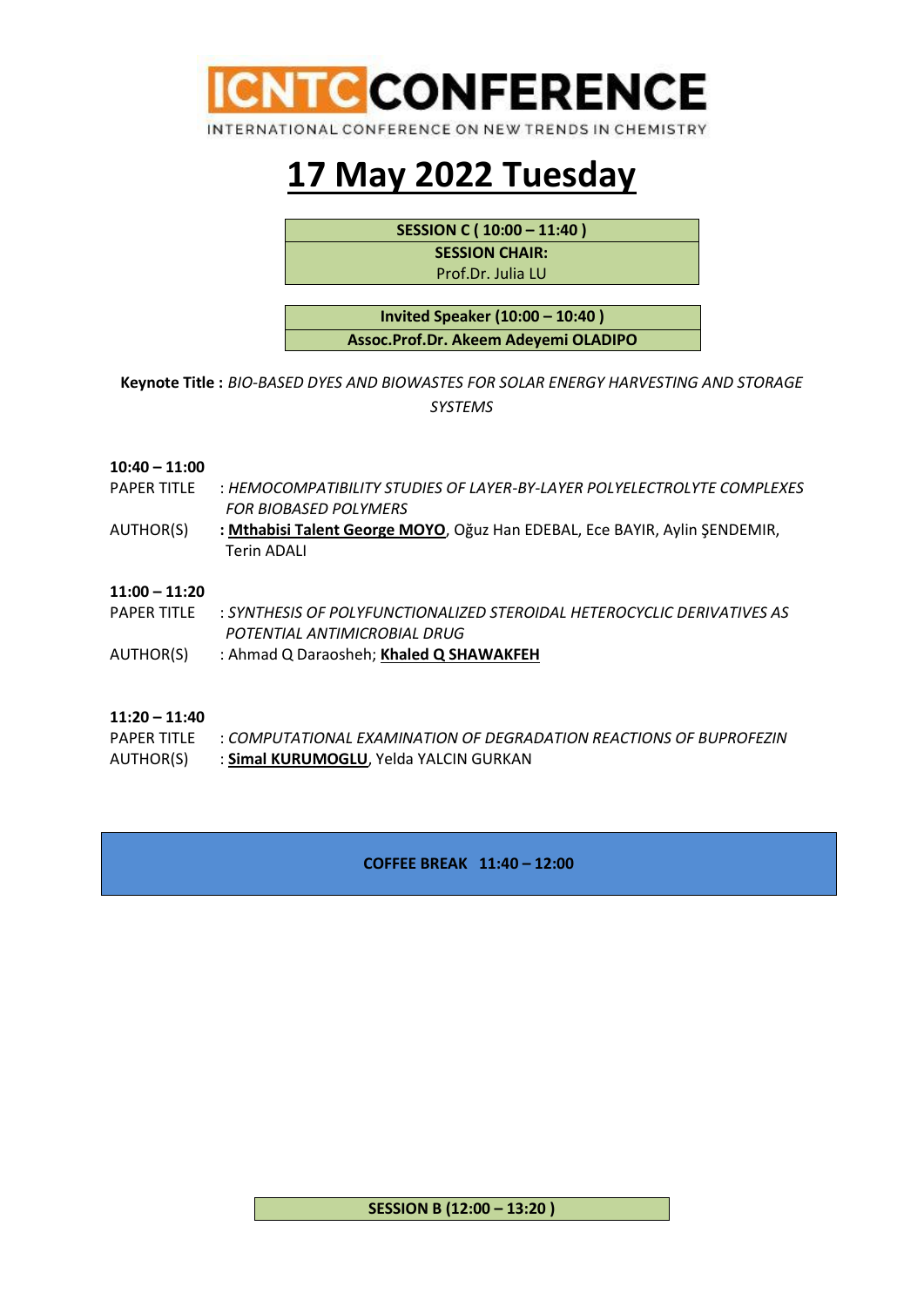

**SESSION CHAIR:**  Assoc. Prof. Dr. Akeem Adeyemi OLADIPO

#### **12:00 – 12:20**

PAPER TITLE : *SILICA XEROJEL SYNTHESIS WITH DRYING CONTROL CHEMICAL ADDITIVE*

AUTHOR(S) : Filiz AKTI, **Suna BALCI**

#### **12:20 – 12:40**

- PAPER TITLE : *POSSIBLE REACTION PATHWAYS OF THE SELECTED ORGANOPHOSPHORUS AND CARBAMATE PESTICIDES ACCORDING TO THE DFT CALCULATION METHOD*
- AUTHOR(S) : **Bahar EREN**, Yelda YALCIN GURKAN

#### **12:40 – 13:00**

- PAPER TITLE : *NON-TOXIC AND HEMOCOMPATIBILITY NANOCARRIER DERIVED FROM POLYGALACTURONIC ACID FOR SUSTAINABLE DRUG DELIVERY*
- AUTHOR(S) : **Selin S SUNER**

#### **13:00 – 13:20**

PAPER TITLE : *RESERVOIR CHARACTERISTICS OF THE KUSURİ FORMATION SANDSTONES IN THE ZONGULDAK SUB-BASIN OF WEST BLACK SEA, TURKEY* AUTHOR(S) : **Aylin GEÇER**, Aynur BÜYÜKUTKU

**LUNCH BREAK 13:20 – 14:30**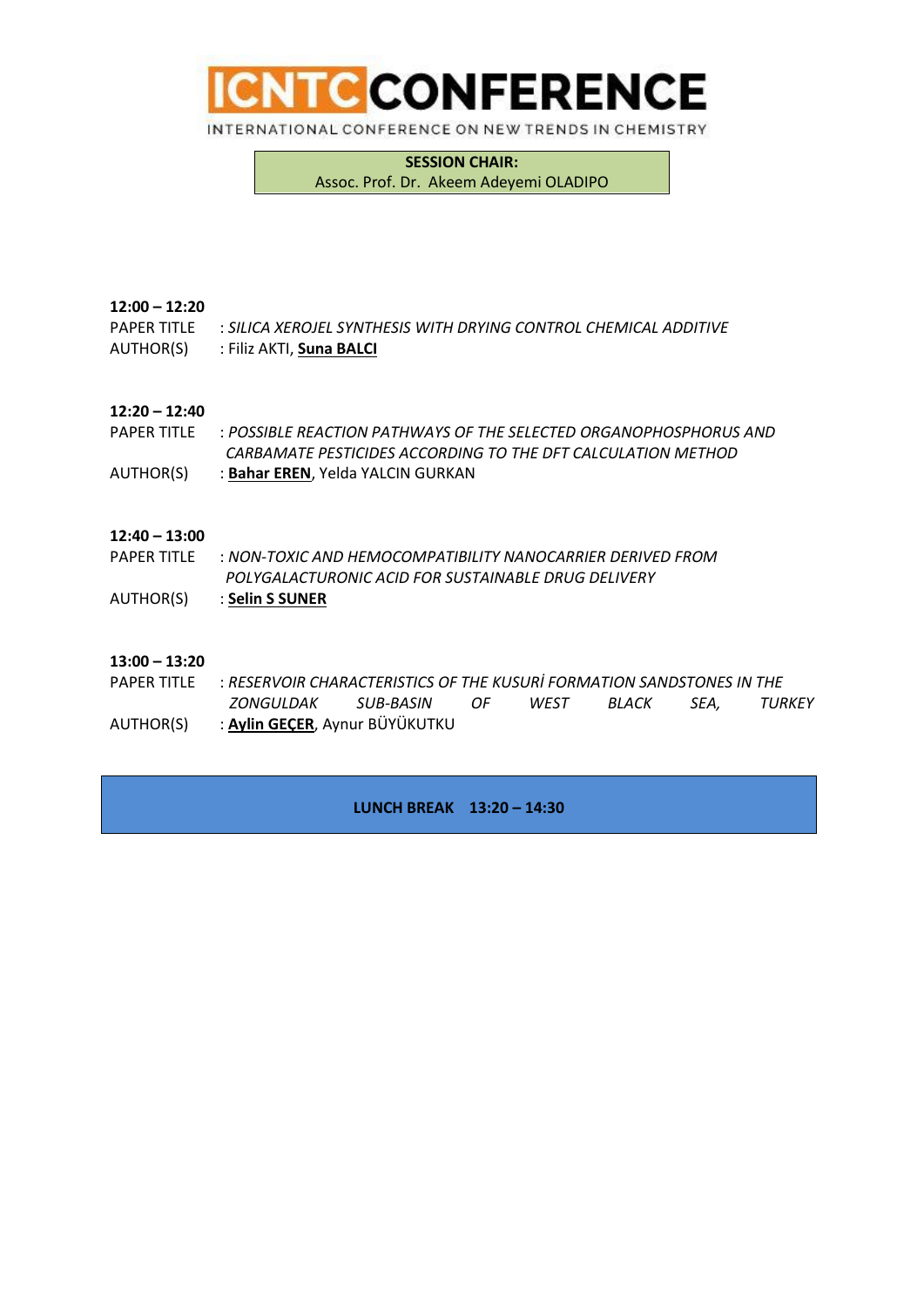

**POSTER SESSION ( 14:30 – 15:30 ) SESSION CHAIR: Prof.Dr.Julia LU, Prof.Dr.Huriye İCİL, Prof.Dr.Suna BALCI, Assoc.Prof.Dr.Akeem Adeyemi OLADIPO**

#### **14:30 – 15:30**

| <b>PAPER TITLE</b>              | : SYNTHESIS AND BIOLOGICAL EVALUATION OF NOVEL N-SUBSTITUTED<br><b>BENZIMIDAZOLE DERIVED SCHIFF BASES</b>                                                                                             |
|---------------------------------|-------------------------------------------------------------------------------------------------------------------------------------------------------------------------------------------------------|
| AUTHOR(S)                       | : Anja BEČ, Maja CINDRIĆ, Emina MEHIĆ, Leentje PERSOONS, Dirk DAELEMANS,<br>Marijana HRANJEC                                                                                                          |
| <b>PAPER TITLE</b><br>AUTHOR(S) | : AN ECO-FRIENDLY SYNTHESIS OF NOVEL 2-ARYL BENZOXAZOLE DERIVATIVES<br>: Anja RAKAS, Silvana RAIĆ-MALIĆ, Tatjana GAZIVODA KRALJEVIĆ                                                                   |
| <b>PAPER TITLE</b>              | : PERYLENE DIIMIDE BASED INTERLAYER FOR APPLICATION IN PEROVSKITE SOLAR<br><b>CELLS</b>                                                                                                               |
| AUTHOR(S)                       | : Arwa ABOU RAJAB, Sermet KOYUNCU, Huriye İCİL                                                                                                                                                        |
| <b>PAPER TITLE</b>              | : A WATER-SOLUBLE NDI DERIVATIVE AS A CHEMOSENSOR FOR THE DETECTION of<br><b>HEAVY METAL CATIONS</b>                                                                                                  |
| AUTHOR(S)                       | : Arwa ABOU RAJAB, Sermet KOYUNCU, Huriye İCİL                                                                                                                                                        |
| <b>PAPER TITLE</b>              | : NON-PERIPHERAL COBALT PHTHALOCYANINE BEARING PHTHALIMIDE UNIT: FACILE<br>SYNTHESIS VIA CLICK REACTION, SPECTROSCOPIC AND DNA BINDING STUDY                                                          |
| AUTHOR(S)                       | : Bahadır KESKİN, Ecem Nur DEMİREL                                                                                                                                                                    |
| <b>PAPER TITLE</b><br>AUTHOR(S) | : MICROWAVE ASSISTED SYNTHESIS OF SOME 2(3H)-BENZOXAZOLONE DERIVATIVES<br>: Banu KESANLI, Yusuf MULAZIM, Suleiman Yusif SULE, Jamilu Alhaji AMINU                                                     |
| <b>PAPER TITLE</b>              | : SYNTHESIS, CHARACTERIZATION AND ACTIVITY STUDIES ON PIPERAZINE<br><b>SUBSTITUTED IMIDAZOLES</b>                                                                                                     |
| AUTHOR(S)                       | : Banu KESANLI, Lubna MUFLIH, Salam QULMANY, Betty OZOGBUDA                                                                                                                                           |
| <b>PAPER TITLE</b>              | : STABILITY INVESTIGATION OF PAA-BSA BIOCONJUGATE AND PAA-CU <sup>+2</sup> -BSA TERNARY<br>BIOCOMPLEX IN DIFFERENT pHs and COMPARISION with in DIFFERENT SALT<br><b>CONCENTRATIONS</b>                |
| AUTHOR(S)                       | : Bahar Çakır, Dolunay SAKAR DAŞDAN, Mesut Karahan                                                                                                                                                    |
| <b>PAPER TITLE</b>              | : N-CQD FUNCTIONALIZED FOLIC ACID NANOCAPSULES CONTAINING PACLITAXEL FOR<br>INCREASED IN VIVO AND IN VITRO DRUG DELIVERY AND IMAGING OF CANCER CELLS<br>IN THE MCF-7 AND MTT BREAST CANCER CELL LINES |
| AUTHOR(S)                       | : Ehsan Nankali, Doğa KAVAZ                                                                                                                                                                           |
| <b>PAPER TITLE</b>              | : CMC/PEG BLENDED HYDROGELS FOR TISSUE ENGINEERING AND REGENERATIVE<br><b>MEDICINE</b>                                                                                                                |
| AUTHOR(S)                       | : Doğa KAVAZ, Nurten AŞINA                                                                                                                                                                            |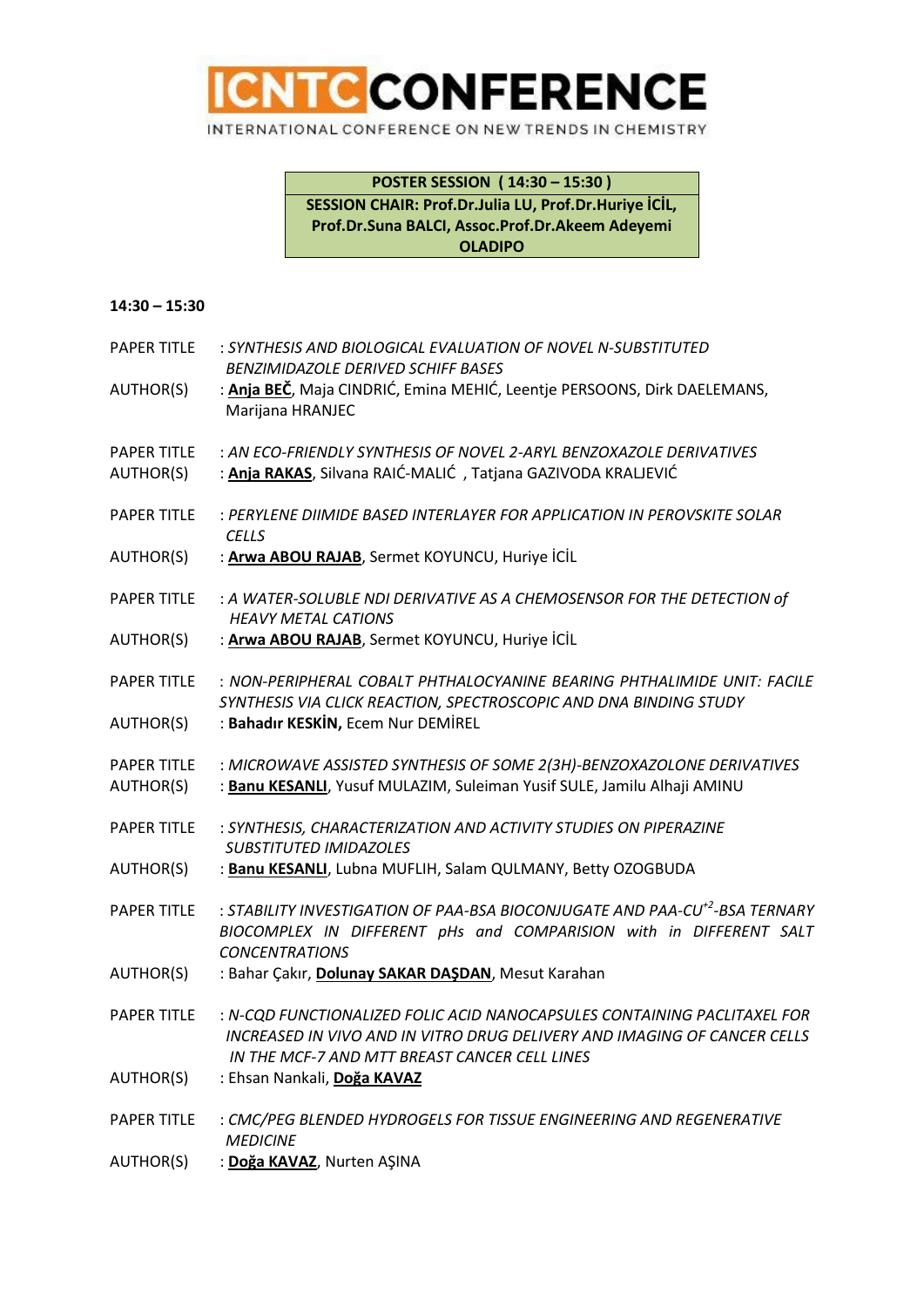# **CNTC CONFERENCE**

INTERNATIONAL CONFERENCE ON NEW TRENDS IN CHEMISTRY

- PAPER TITLE : *SELF-ASSEMBLY AND PHOTOPHYSICAL PROPERTIES OF PERYLENE DIIMIDES WITH ELECTRON-WITHDRAWING SUBSTITUENTS*
- AUTHOR(S) : **Duygu UZUN**, Huriye İCİL
- PAPER TITLE : *NAPHTHALENE DIIMIDES WITH ELECTRON ACCEPTOR SUBSTITUENTS: SYNTHESIS, CHARACTERISATION, PHOTOPHYSICAL AND SOLID-STATE ELECTROCHEMICAL PROPERTIES AND DFT STUDIES*
- AUTHOR(S) : Rubin GULABOSKI, **Duygu UZUN**, Fritz SCHOLZ, Huriye İCİL
- PAPER TITLE : *CHARACTERISATION OF HIGH-TIN BRONZE ALLOYS IN ARCHAEOLOGICAL SOIL OF CYPRUS*
- AUTHOR(S) : **Elif DOĞRU**, Bülent KIZILDUMAN, Huriye İCİL
- PAPER TITLE : *ELECTROCHEMICAL APPROACH TO THE LOW-TIN BRONZE ALLOYS IN ARCHAEOLOGICAL SOIL OF CYPRUS*
- AUTHOR(S) : **Elif DOĞRU**, Bülent KIZILDUMAN, Huriye İCİL
- PAPER TITLE :*SYNTHESIS, AND ANTIMICROBIAL EVALUATION OF ARYLAMINO QUINOLINEQUINONES*
- AUTHOR(S) : **Hatice YILDIRIM**, Nilüfer BAYRAK, Mahmut YILDIZ, Amaç Fatih TUYUN
- PAPER TITLE : *NOVEL IMINOCOUMARINE DERIVED IMIDAZO[4,5-b]PYRIDNES AS POTENTIAL ANTIOXIDANTS*
- AUTHOR(S) : **Ida BOCEK**, Corina Šljubura, Kristina Starčević, Robert Vianello, Marijana Hranjec
- PAPER TITLE : *NOVEL 1,3-DIPHOSPHAPROPENES AND THEIR USE AS LIGANDS TOWARDS TRANSITION METAL FRAGMENTS*
- AUTHOR(S) : **Iulia-Andreea AGHION**, Raluca-Anamaria ȘEPTELEAN, Gabriela-Nicoleta NEMEȘ
- PAPER TITLE :*INVESTIGATION OF POLY(METHYLVINYLETHER-ALT-MALEIC ANHYDRIDE) FUNCTIONALIZED WITH PREGABALIN DRUG (1:1) RATIO COPOLYMER-DRUG DELIVERY SYSTEM in CATALYST FREE MEDIA*
- AUTHOR(S) : **Kadir ÇAKIRAL,** Dolunay ŞAKAR DAŞDAN
- PAPER TITLE : *SPECTROSCOPIC INVESTIGATION OF NEW BENZANTHRONE LUMINESCENT DYES*
- AUTHOR(S) **: Jelena KIRILOVA**, Armands MALECKIS, Aleksandrs PUCKINS, Alise KIRILOVA, Tatjana **GRIGORIEVA**
- PAPER TITLE : *SYNTHESIS, ANTIPROLIFERATIVE EVALUATION AND DNA/RNA BINDING STUDY OF NOVEL AMIDINO-SUBSTITUTED PHENYLENE-BIS(BENZAZOLES)*
- AUTHOR(S) : Lucija Ptiček, Iva Zonjić, Lidija-Marija Tumir, Marijana Radić Stojković, Leentje Persoons, Dirk Daelemans, **Livio RACANE**
- PAPER TITLE : *SYNTHESIS AND SPECTROSCOPIC CHARACTERIZATION OF BENZIMIDAZOLE DERIVATIVES AS POTENTIAL PH SENSORS*
- AUTHOR(S) : **Marijana HRANJEC**, Anja Beč, Robert Vianello, Matko Fančović, Marijana Buljubašić, Kristina Crnjac
- PAPER TITLE : *GREEN SYNTHESIS AND ANTITUMOR STUDIES OF NOVEL RACEMIC AND OPTICALLY PURE ARYL-SUBSTITUTED PURINE* BIOISOSTERES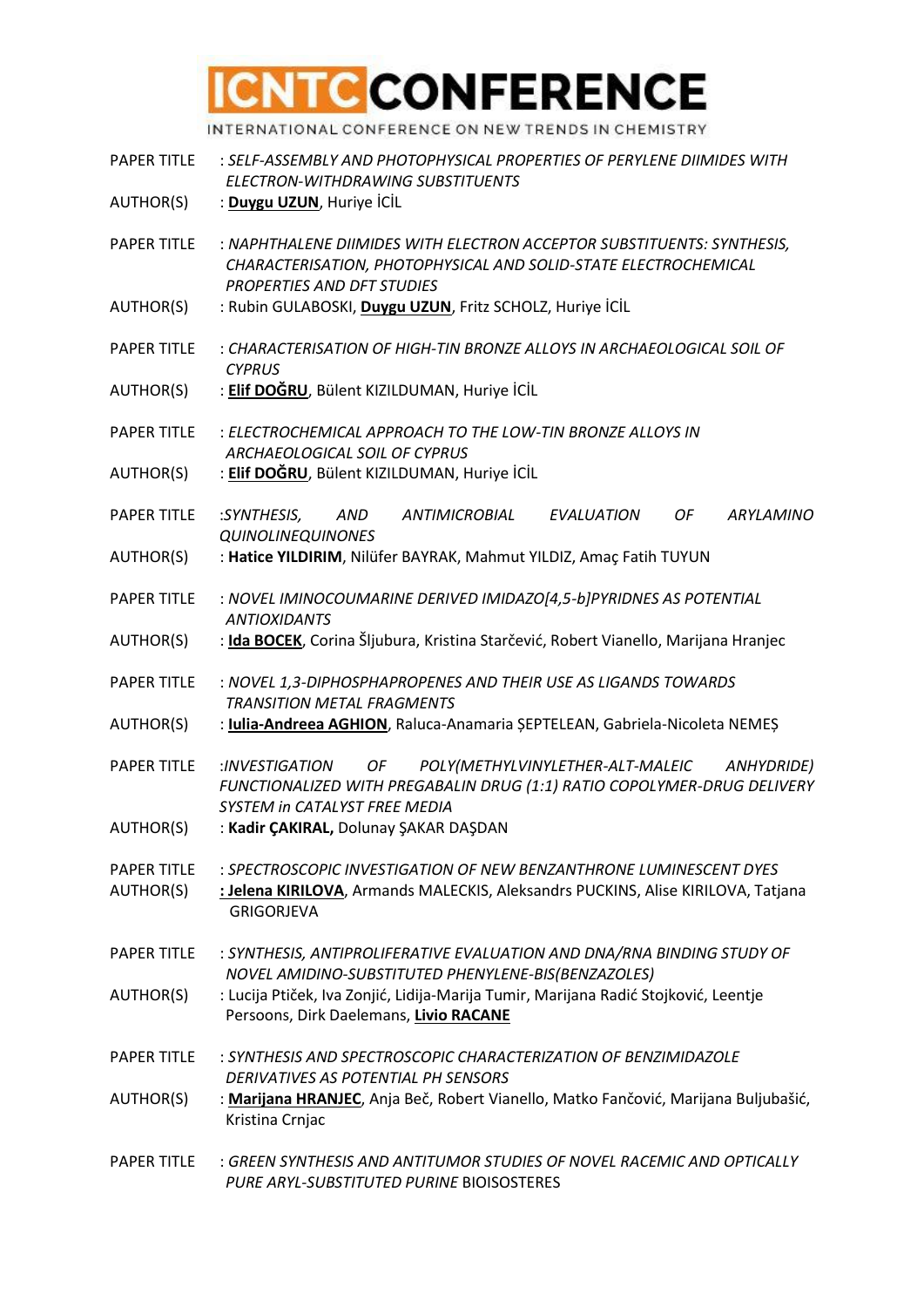# **CNTC CONFERENCE**

INTERNATIONAL CONFERENCE ON NEW TRENDS IN CHEMISTRY

- AUTHOR(S) : **Martina PIŠKOR**, Sandra KRALJEVIĆ PAVELIĆ, Petra GRBČIĆ, Mirela SEDIĆ, Maja MAJERIĆ ELENKOV, Silvana RAIĆ-MALIĆ
- PAPER TITLE : *PRODUCTION OF HIGH ENERGY CAPACITY OF REDUCED GRAPHENE OXIDE- QUINOLINE ZINC PHTHALOCYANINE NANOHYBRID MATERIAL*
- AUTHOR(S) : **Meltem BALÇIK**, Bahadır KESKİN
- PAPER TITLE : *SYNTHESIS AND CHARACTERIZATION OF NOVEL BAY SUBSTITUTED PERYLENE DYES*
- AUTHOR(S) : **Meltem DİNLEYİCİ**, Huriye İCİL
- PAPER TITLE : *PERYLENE-BASED METAL COMPLEXES: THEIR SYNTHESIS, PHOTOVOLTAIC PROPERTIES AND EFFICIENT DYE-SENSITIZED SOLAR CELLS*
- AUTHOR(S) : **Meltem DİNLEYİCİ**, Huriye İCİL
- PAPER TITLE : *ANTIOXIDANT AND ANTIDIABETIC ACTIVITIES OF HEXANE EXTRACT OF Genista januensis var. lydia*
- AUTHOR(S) : Cansel ÇAKIR, H. Hulya ORAK, **Merve ARGON**, Hilmican CALISKAN, Temine SABUDAK, Mehmet OZTURK, Necmettin GULER
- PAPER TITLE : *INHIBITORY EFFECTS AGAINST α-GLUCOSIDASE, α-AMYLASE AND ANTIOXIDANT ACTIVITY OF METHANOL EXTRACT OF Genista januensis*
- AUTHOR(S) :Cansel ÇAKIR, H. Hulya ORAK, **Merve ARGON**, Hilmican CALISKAN, Temine SABUDAK, Mehmet OZTURK, Necmettin GULER

PAPER TITLE :*THE SYNTHESIS AND CHARACTERIZATION OF NEW AMINO-SUBSTITUTED AZANAPHTOQUINONE COMPOUNDS WITH ANTIMICROBIAL ACTIVITY*

- AUTHOR(S) : **Nilüfer BAYRAK,** Hatice YILDIRIM, Mahmut YILDIZ, Amaç Fatih TUYUN
- PAPER TITLE :*THE SYNTHESIS, PHOTOPHYSICAL AND ELECTROCHEMICAL PROPERTIES OF PERYLENEMONOIMIDE AND ASYMMETRIC PERYLENE DIIMIDE*
- AUTHOR(S) : **Nur PAŞAOĞULLARI AYDINLIK**, Devrim Ozdal, J. Babu Bodapati, Huriye Icil
- PAPER TITLE : *SELF-ASSEMBLY, OPTICAL, THERMAL AND ELECTROCHEMICAL PROPERTIES OF N, N'-BIS-(BENZYL)-3,4,9,10-PERYLENEBIS(DICARBOXIMIDE)*
- AUTHOR(S) : **Nur PAŞAOĞULLARI AYDINLIK**, Devrim Ozdal, J. Babu Bodapati, Huriye Icil
- PAPER TITLE : *A NAPHTHALENE DIIMIDE-BASED POLYMER AS ELECTRON ACCEPTOR FOR ORGANIC SOLAR CELLS*
- AUTHOR(S) : **Pelin KARSİLİ**, Huriye İCİL
- PAPER TITLE : *SYNTHESIS, CHARACTERIZATION AND INVESTIGATION OF ELECTROCHEMICAL PROPERTIES OF A BAY-SUBSTITUTED NAPHTHALENE DIANHYDRIDE AND A BAY- SUBSTITUTED NAPHTHALENE DIIMIDE*
- AUTHOR(S) : **Pelin KARSİLİ**, Huriye İCİL
- PAPER TITLE : *REACTIVITY OF 9-CHLORO-PHOSPHAALKENYLCHLORO-9-GERMAFLUORENE TOWARDS LITHIUM REAGENTS*
- AUTHOR(S) : **Raluca-Anamaria ȘEPTELEAN**, Iulia-Andreea AGHION, Gabriela-Nicoleta NEMEȘ